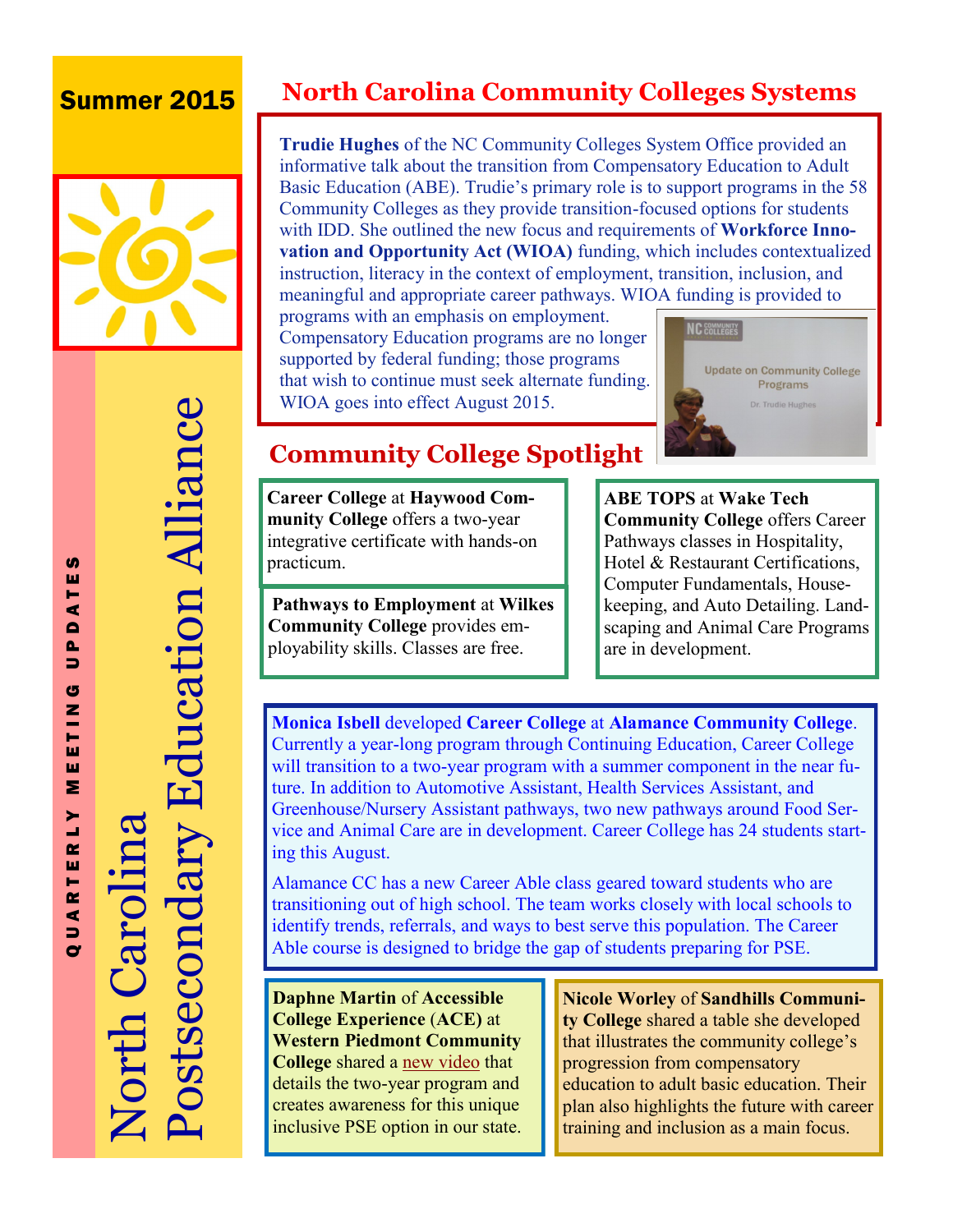## **Legislative Progress Update: House Bill 921**

#### **The House Bill was approved through House appropriations and has been shared with the Senate!**

Brief review of House Bill 921: *Educational Opportunities for People with Disabilities*

- Part One—*Elementary and secondary education*: Improve outcomes for students with disabilities and increase funding for this purpose;
- Part Two—*Postsecondary education:* Partnerships to identify and promote excellence in postsecondary options for people with disabilities; interagency assessment of and plans for improving postsecondary options, including financial assistance for PSE;
- Funding: requested \$600,000 per year (focused on PSE; training assistance for three regional partnerships; new program development; identifying best practices). Fiscal agent would be CIDD/PSEA;
- Support from legislative liaisons **Jennifer Mahan**, Autism Society of NC and **Julia Adams** of the Arc of NC.

**Duncan Munn** shared next steps, which include budget negotiation by senators on the Higher Education Committee and subcommittees. A conference committee will be appointed from the House and Senate to work through budget disagreements and come to a consensus on a joint budget plan to be submitted to the General Assembly with a vote to follow.

The bill is successfully raising awareness for postsecondary education for students with I/DD! More information can be found at [http://www.ncleg.net/.](http://www.ncleg.net/)

Learn more about the legislative process here: [http://www.house.gov/content/learn/legislative\\_process/](http://www.house.gov/content/learn/legislative_process/)

## **Policy Committee**

The PSEA's Policy Committee is coordinated by **Joan Johnson** of **Beyond Academics at UNCG**. The committee met recently to brainstorm tasks for the upcoming year. They identified three main priorities:

- 1. Explore what various agencies are doing across the state that impact PSE and identify gaps or inconsistencies to create recommendations.
- 2. Develop an evaluation plan on a systems level to collect outcome data across programs.
- 3. Prioritize topics in training and public awareness.

The Policy Committee will meet and report back at the next quarterly meeting on October 23. The Policy Committee welcomes your ideas and feedback on possible topics to address in the upcoming year. They are also inviting new members and hope to have representation from NC Department of Public Instruction, Division of Mental Health/Developmental Disabilities/Substance Abuse Services, and Vocational Rehabilitation. Contact **Duncan Munn** at marshdunc@aol.com.

## **Public Awareness Committee**

In the past year, the Public Awareness Committee developed materials to distribute, including the PSE in NC factsheet. This resource, as well as quarterly newsletters and a program directory are also available on the [PSEA website.](http://WWW.CIDD.UNC.EDU/PSEA) Community college programs that are not currently listed in our directory are encouraged to contact Deb Zuver so they can be added to the directory!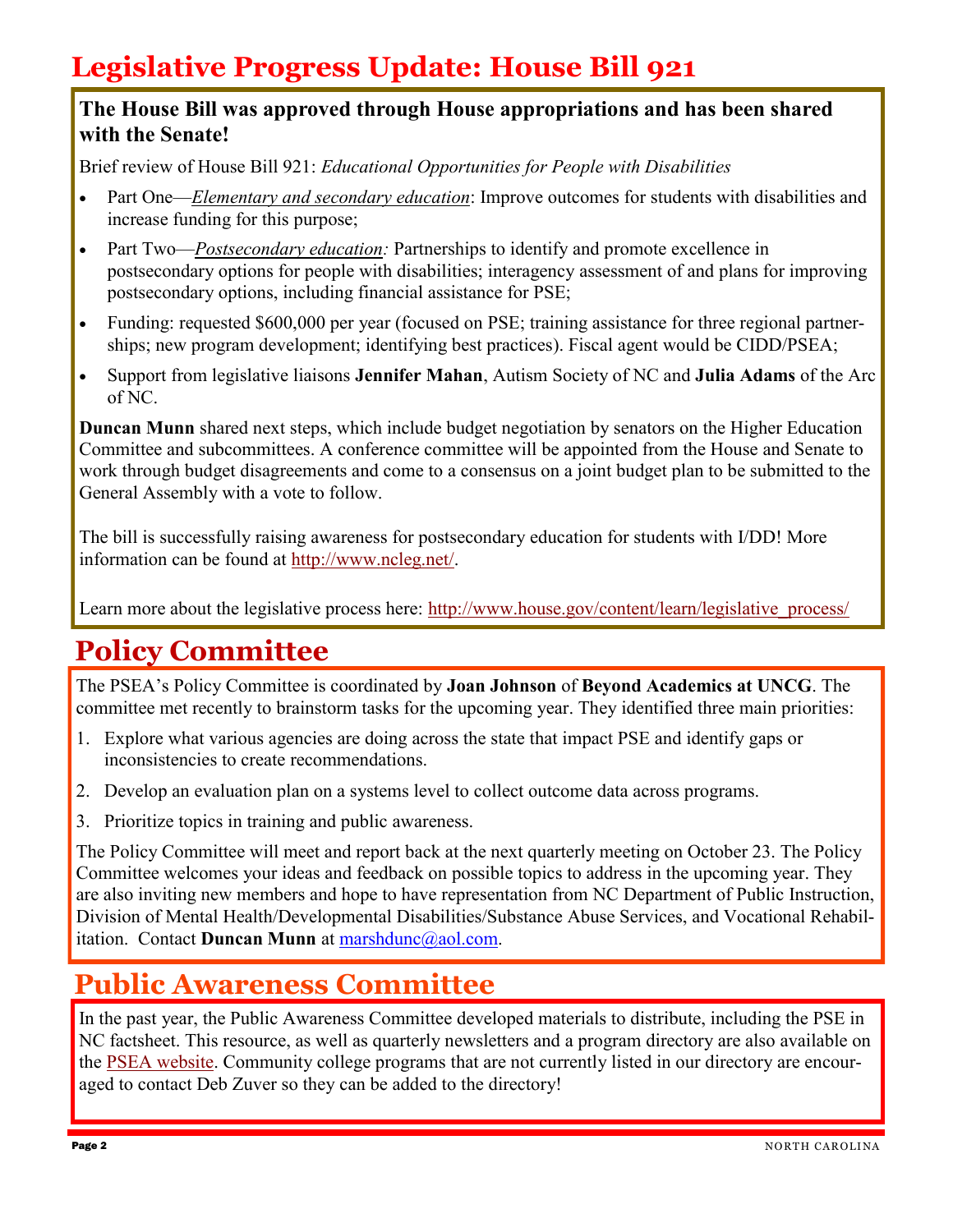# **Member Updates**

**Caldwell Community College's Christie Arney**  reported that they are applying for a grant to expand Appalachian State's Scholars with Diverse Ability Program (SDAP) to their campus. This collaboration allows students to access courses on both campuses.

**Tonya Monroe** at **Randolph Community College** is excited to share that Career College now offers two new inclusive programs for students: Facilities Maintenance and Direct Care Worker. They are also in the process of developing an Automotive Repair pathway.

**Holly Brigman**, new coordinator for **University Participant (UP)** program at **Western Carolina**, announced that they are navigating another "first" on campus starting this year: the first student who has his license and bringing his own car to campus.

**Michael Cox** announced that **Eye Retreat** is now an independent non-profit in association with the Governor Morehead School. The weeklong summer camp is underway and helps high-school students with visual impairments develop self-advocacy skills needed to navigate college. He shared that Eye Retreat has a new track this year to focus on transition from college to career.

**South Piedmont Community College** is in planning stages for three new programs for students with I/DD in 2016: Human Services, Welding, and Agriculture.

**Emily Kerchner** of the **CIDD** is excited to share that she and others in various departments and schools at UNC Chapel Hill are beginning to discuss how to develop a PSE at the flagship campus. Current offerings include PATHSS for high school students and the LEND Self -Advocacy trainee opportunity.

## **New Resources!**

**Mandy Earnest** of **College of the Albemarle** reported that the PACE program, first developed at the Dare campus, is branching out to the Elizabeth City campus. This will increase access to different curricula, including Early Childhood Education courses. She is currently working with Vocational Rehabilitation to assist students with job training in Hospitality.

**Amy Jones** shared that **Wake Tech Community College**  recently opened their classes to a wider demographic to create more inclusive opportunities for students.

**Project SEARCH** identifies employment opportunities in a community and focuses job training in that area. This internship program is increasingly promoted at the community college level. The NC Council on DD will fund three community/ partner teams to implement Project SEARCH for 2016-2017 academic year.

**[Find out more here!](http://nccdd.org/initiatives/current-initiatives.html)**

**Sharon Jackson** reports that **Cleveland Community College** recently added a new program in Childcare.

**The Roads to Learning and Earning (RTLE),** an initiative funded by the NC Council on Developmental Disabilities and co-directed by **Kelly Kelley**, is a web-based resource for middle- and high-school students with ID. RTLE aims to increase awareness about the role of transition services and encourages students to prepare for life after high school (i.e., PSE, careers, living independently) by changing attitudes and increasing expectations of administrators, teachers, families, students, and service providers. More information on RTLE is provided in the [Spring 2015 PSEA](http://cidd.unc.edu/docs/psea/newsletters/PSEAnewsletterSpring2015.pdf)  [Newsletter,](http://cidd.unc.edu/docs/psea/newsletters/PSEAnewsletterSpring2015.pdf) or check it out at **www.rtle.org.** 

As of July 1, 2015, the NC Division of Vocational Rehabilitation Services revised the Manual for Casework & Service Delivery Policy. The Manual covers topics including Program Administration, Services, Assessment, Outcomes, Post-employment outcomes, and Community Rehabilitation Programs. The manual can be found online at: [http://www2.ncdhhs.gov/dvrs/pdf/Policy\\_](http://www2.ncdhhs.gov/dvrs/pdf/Policy_Manual_VR.pdf) Manual VR.pdf